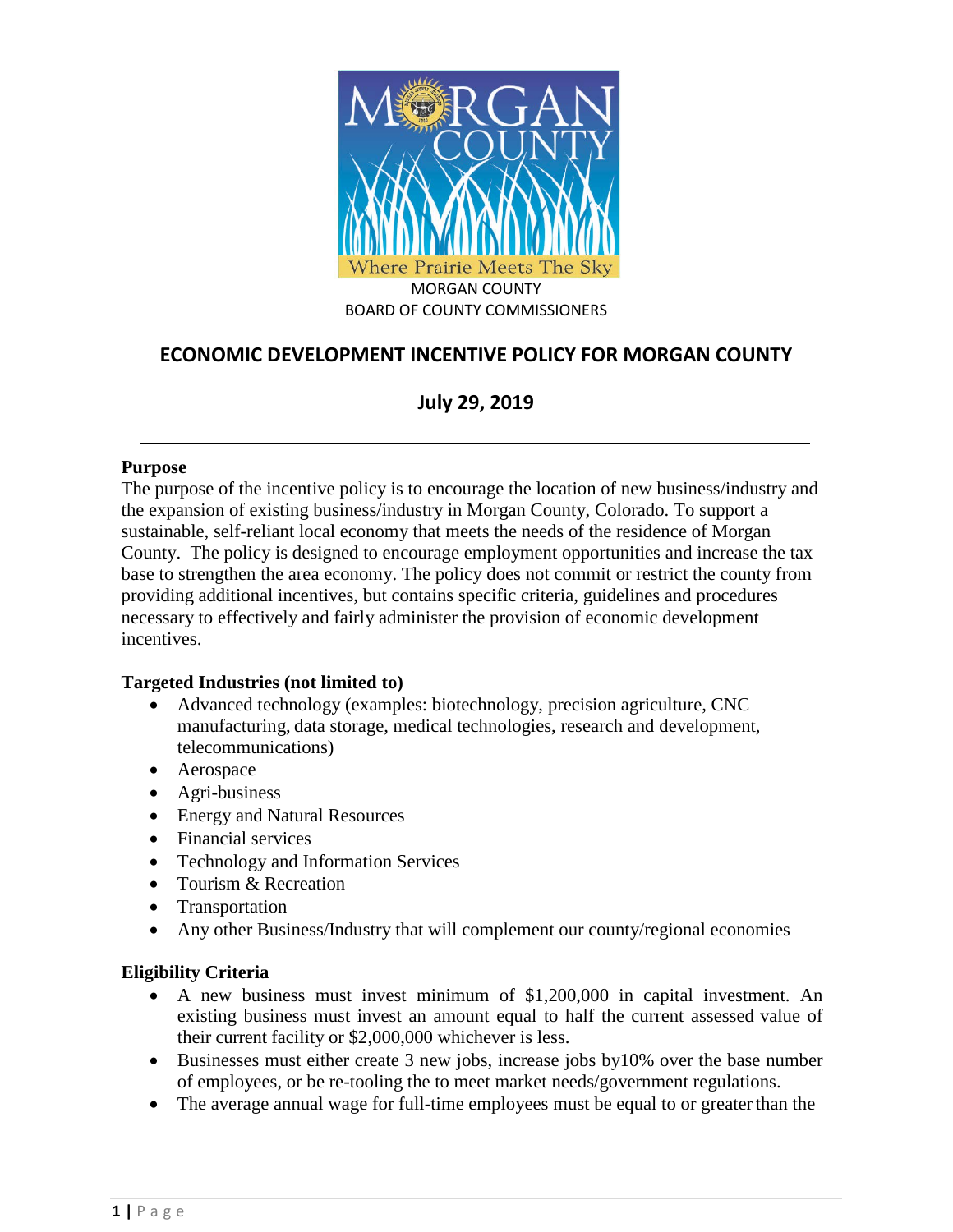average individual wage by industry for Morgan County (as documented by the Workforce Center LMI reports). All full-time employees must earn at least 180% of the poverty threshold as determined by the U.S. Census Bureau).

- Employer must pay 80% of employee health plan.
- No corporate reorganization or sale of business will qualify unless the business has been closed for previous 4 months.
- Application for incentives must be submitted prior to beginning construction.
- Changes in the Colorado tax structure could void the incentive agreement.
- If the business/industry would sell during the incentive period the incentives would be void. This would not include a sale to a subsidiary company.
- If a business/industry closes during the incentive period the incentives would be void.
- Business/Industry applying for incentives cannot be a direct competitor of an existing Business/Industry. This is determined by BOCC (Board of County Commissioners) and MCEDC (Morgan County Economic Development).

#### **Incentives**

Incentive agreements are limited to five years. New or expanding businesses that meet the eligibility criteria may apply for the following incentives.

• A MAXIMUM of 50% refund on real and personal property taxes.

The BOCC can negotiate other incentives if they feel the business will fill a significant need in the county/region.

## • **Administration**

## *Pre-application*

Prior to submittal of a formal application, a business may inquire as to the eligibility for incentives based on preliminary employment and capital investment figures. The business shall submit a letter of application to the Board of Morgan County Commissioners. The Commissioners and/or their designee will review the information submitted and respond to the business regarding apparent eligibility and potential amount of incentives if granted. This initial response shall in no way represent definitive findings or be seen as an expression of intent or obligation of the Board of Commissioners to favorably consider or approve a formal request for incentives. The pre-application letter and initial response shall be deemed to be proprietary business information and shall be kept confidential.

## *Formal Application*

The County will consider incentives for businesses that submit a complete application and provide such additional information as may be reasonably requested. The application shall contain the following:

- Name and address of business, principal owners and officers, contact person, telephone and fax numbers.
- A general description of the nature of the business, business history and experience.
- Name and address of the owner of the land and building occupied or to be occupied by the business.
- A general description of the proposed building project or improvements, including estimated capital costs.
- A site plan of the proposed building project or improvements.
- If an existing business, average total monthly employment figures for the past 12 months.
- Number of new jobs (FTE) to be created by type or position and an estimate of